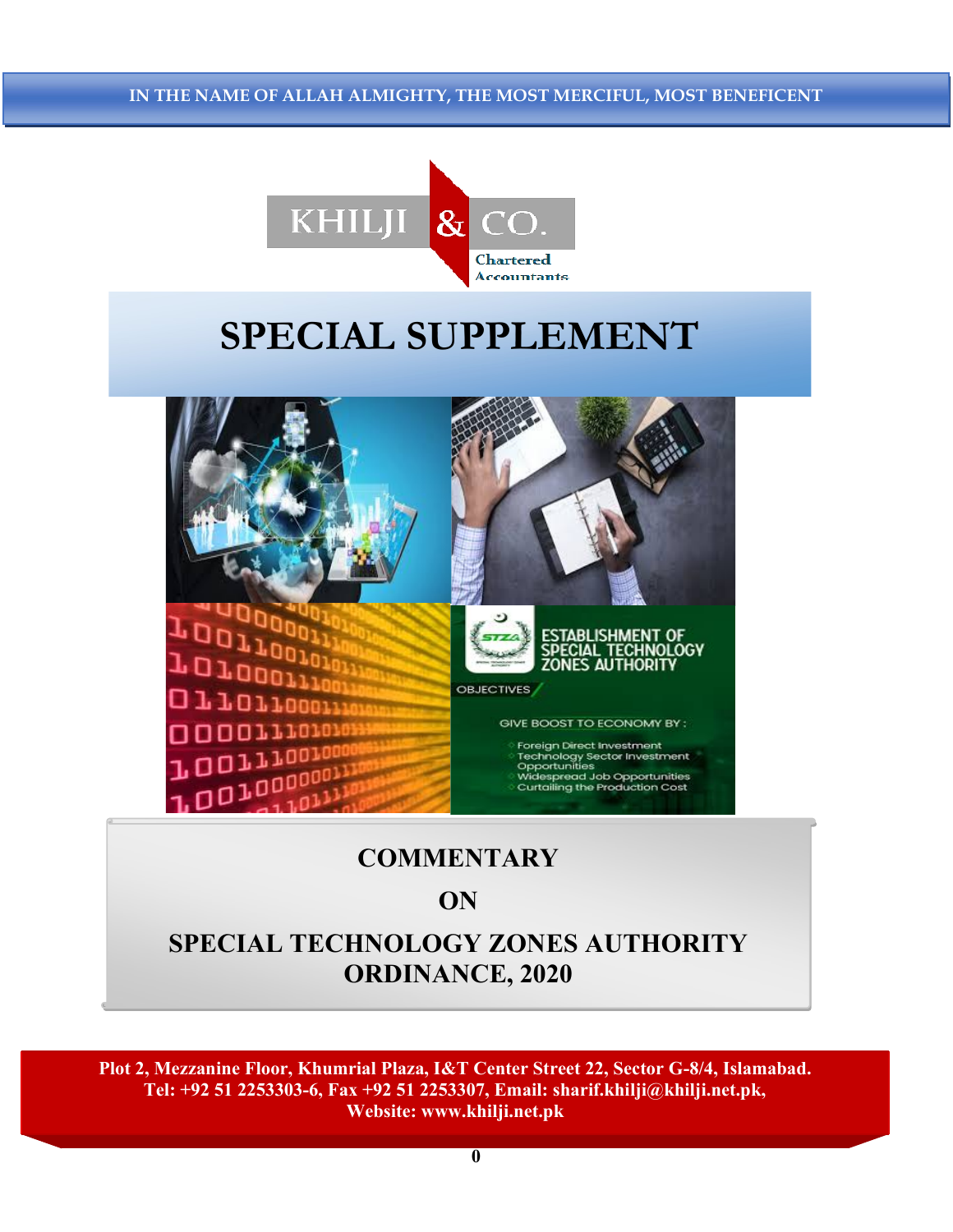### INTRODUCTION

President of the Islamic Republic of Pakistan, on December 02, 2020, passed the "Special Technology Zones Authority Ordinance, 2020" (STZA Ordinance) to ensure the development of scientific and technological ecosystem through development of Zone to accelerate technology development in the country.

Purpose to make and promulgate the STZA Ordinance is to establish an "Authority" for provision of institutional and legislative support to Technology Sectors in Pakistan.

We are pleased to present for information of our valued clients our commentary on the newly issued notifications and regulations. The information provided in this document is based on our understanding and should only be used in conjunction with professional opinion from tax/ legal advisor and after checking the updated position of law. This document as a whole or its any part should not be reproduced in any form without prior written approval from Khilji  $\&$  Co. This document is distributed free of cost to our clients only. We humbly request our readers to please provide us the most valuable comments to make this more informative and useful.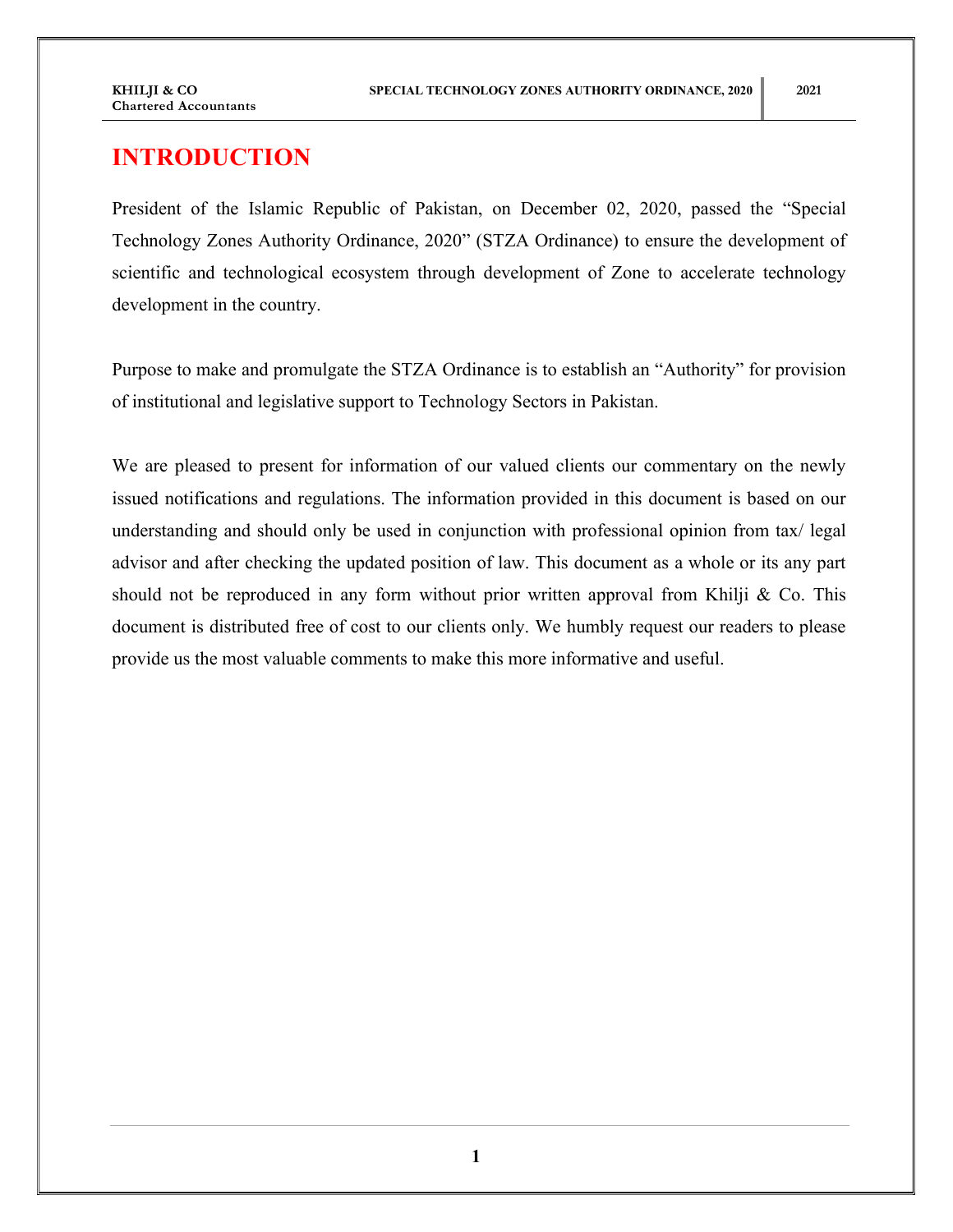### **OBJECTIVES**

The objectives to promulgate the STZA Ordinance are as follows: -

- To provide institutional and legislative support for the technology sector with internationally competitive and export oriented structures and ecosystem;
- To attract foreign direct investment;
- To develop collaboration ecosystem;
- To connect academia, research and technology industry;
- To initiate innovation in production systems and products;
- To increase the standards and quality of technology goods and services;
- To increase productivity;
- To decrease the costs of production through high-tech interventions;
- To have intensive innovation and futuristic entrepreneurship;
- To enable job creation; and
- To commercialize technological knowledge, etc.

With the promulgation of the Ordinance, there shall stand establish an an Authority to be called as the Special Technology Zones Authority (The Authority). The Authority at first shall develop rules and regulations for approval of Zone(s) and licensing to Zone(s) enterprises and Zone(s) developers to carry out activities related to Zone(s).

For establishment of Zone(s), The Authority shall acquire / arrange land with purposes to develop and designate as "Zone" and to carry out its functions.

The Authority shall also be responsible to provide infrastructure facilities such as electricity, water, gas, roads, telecommunication services and other essential facilities necessary for efficient operations in a Zone(s); whereas the cost to provide infrastructure facilities shall be borne by the Zone(s) developers and Zone(s) enterprises.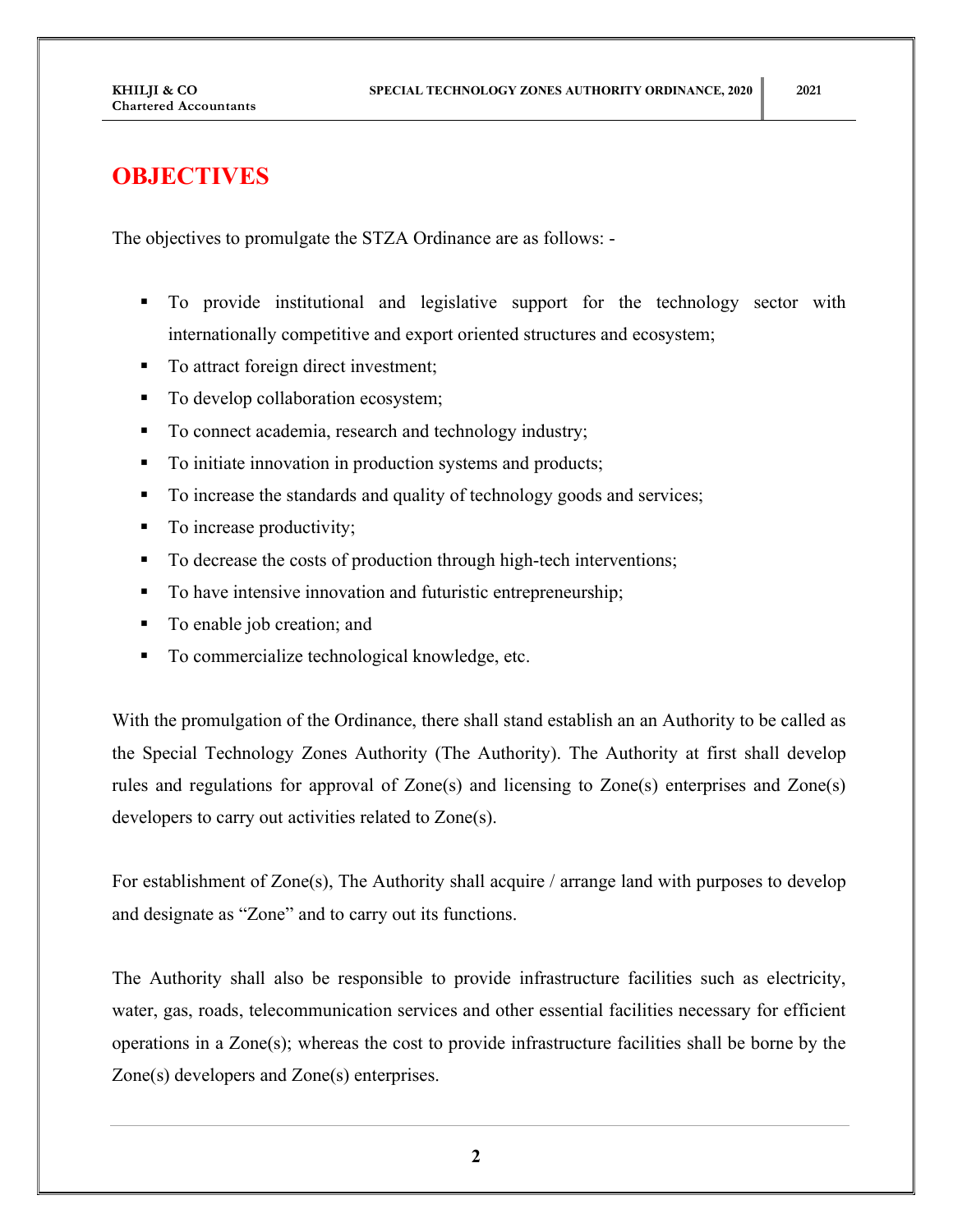### INCENTIVES FOR ZONES

On execution of relevant agreement with the Authority, the Zone developers as well as Zone enterprises in a Zone shall be entitled to incentives as explained below and additional incentives subject to following conditions: -

- 1. such additional benefits may only be granted if the Authority finds these to be justified on the basis of an economic impact assessment.
- 2. such additional benefits, if granted conditionally, may be liable to be forfeited with retroactive effect if it is finally determined that a Zone developer or Zone enterprise has failed to comply with the conditions prescribed for the additional benefits in question; and
- 3. The Authority shall make economic impact assessment of the Zone within five years from the date of the agreement is signed and within the first year of operations of an enterprise.

#### INCENTIVES FOR ZONE DEVELOPERS AND ZONE ENTERPRISES

#### > INCENTIVES FOR ZONE DEVELOPERS

Zone enterprises would be exempt from all taxes on income accruable, all custom duties for the period of ten years, whereas general exemption from GST on import of plant and machinery etc. Below are the extracts of the STZA Ordinance for complete understanding: -

- exemption from all taxes on income accruable in relation to the development and operations of the Zones for a period of ten years, starting from the date of signing of the development agreement;
- $\ddot{\phantom{a}}$  exemption from all custom duties and taxes for a period of ten years from the date of signing of the development agreement on capital goods including but not limited to materials, plant, machinery, hardware, equipment and software imported into Pakistan for consumption within Zones by the Authority and Zone developers; and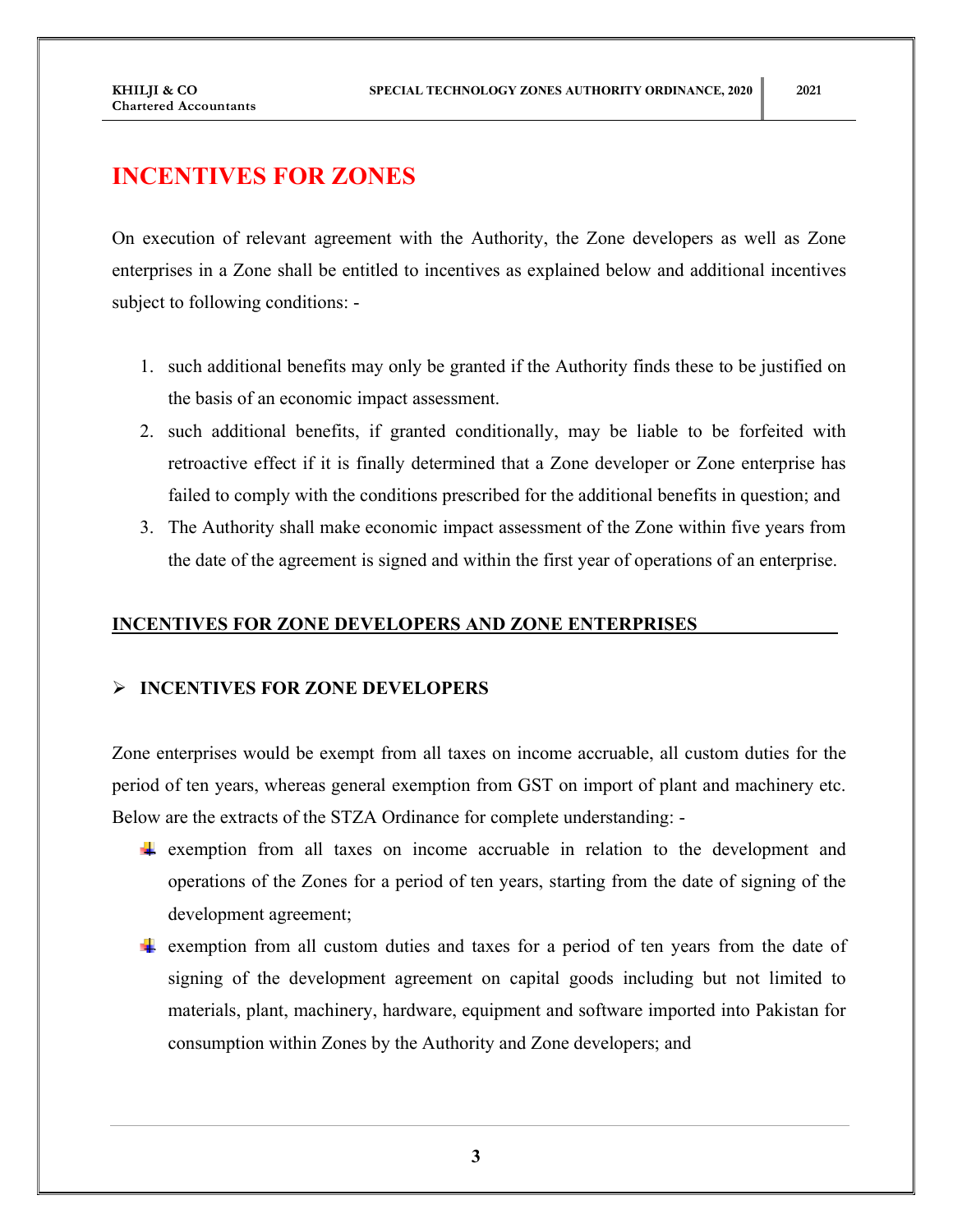$\overline{\text{+}}$  exemption from general sales tax (GST) on goods and services on import of plant, machinery, equipment and raw-materials for consumption of these items within Zones by the Authority and Zone developers.

### > INCENTIVES FOR ZONE ENTERPRISES

Zone enterprises would be exempt from income taxes, including withholding taxes, presumptive tax, custom duties, property tax, and from dividend income derived from Zone enterprises for the period of ten years, whereas general exemption from GST on import of plant and machinery etc. Below are the extracts of the STZA Ordinance for complete understanding: -

- **Example 1** exemption from all income taxes (withholding tax, presumptive tax) for a period of ten years from the date of issuance of license by the Authority;
- $\ddot{\phantom{a}}$  exemption from all custom duties and taxes for a period of ten years from the date of issuance of license by the Authority on capital goods including but not limited to materials, plant, machinery, hardware, equipment and software imported into Pakistan for consumption within Zones by the Authority and Zone enterprises;
- $\ddot{\phantom{a}}$  exemption from property tax for ten years from the date of issuance of license by the Authority;
- $\ddot{\bullet}$  exemption from G.S.T on goods and services on import of plant, machinery, equipment and raw-materials for consumption of these items within Zones by the Authority as well as Zone enterprises; and
- $\pm$  tax exemption on dividend income and long-term capital gains from investments in a venture capital (VC) undertaking for a period of ten years from the date of issuance of license by the Authority.

STZA Ordinance extends to the whole of Pakistan and is applicable with immediate effect.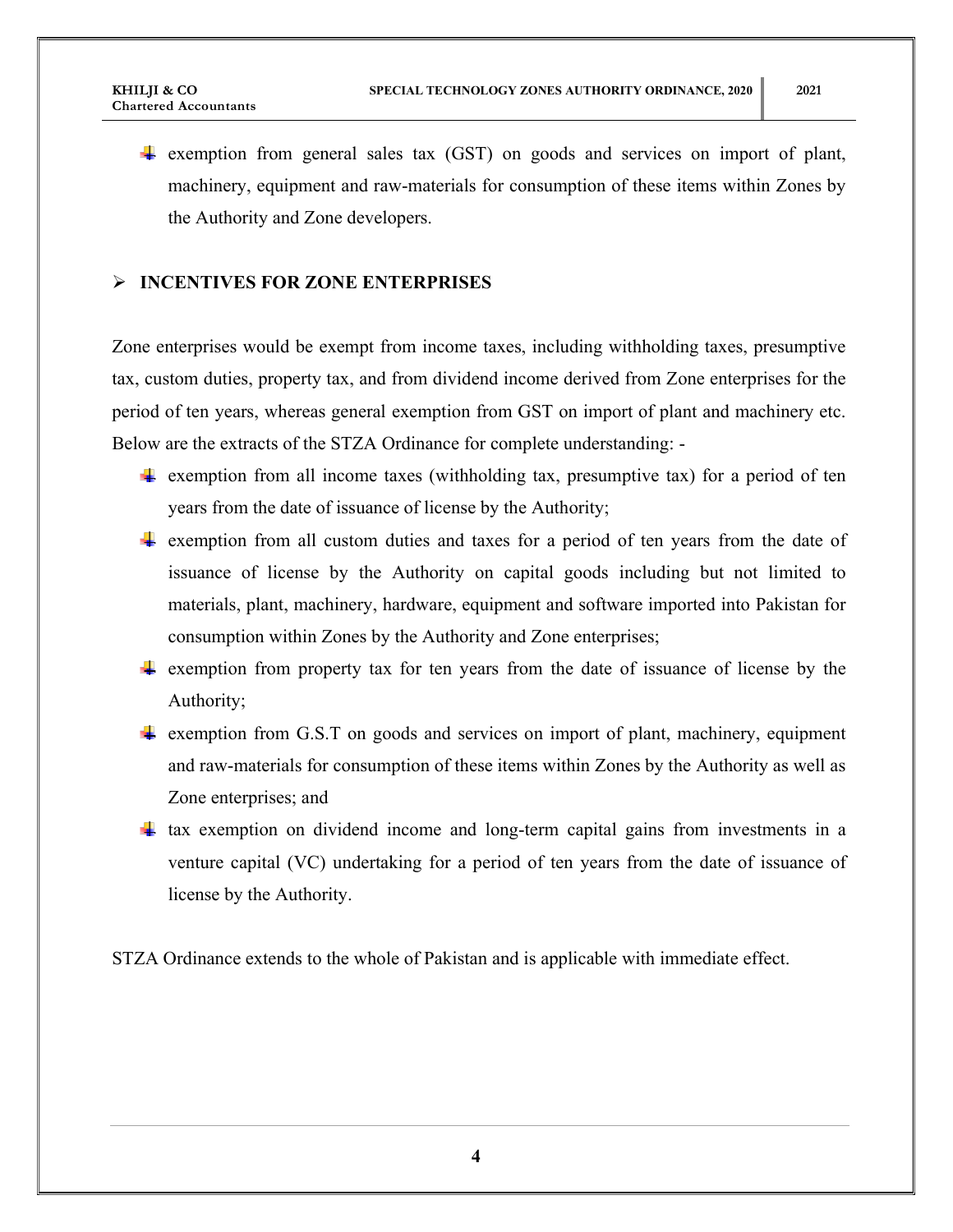### STRUCTURE, POWERS & FUNCTIONS OF THE AUTHORITY

Headquarters of the Society will be situated in Islamabad.

#### Board of Governors: -

Board of Governors of the Authority comprise of following officials: -

- 1. Prime Minister of Islamic Republic of Pakistan.
- 2. Federal Minister In-charge of the Division concerned.
- 3. Chairperson of the Authority.
- 4. not less than seven and not more than twenty-five ex-officio and Independent members, provided that not less than five Independent members shall be appointed from private sector from amongst persons of renowned integrity, expertise, experience and knowledge

#### Management: -

The Management of the Authority shall consist of chairperson and executive directors and any other officer of the Authority as approved by the Chairperson.

The Chairperson shall be appointed by the Prime Minister of Pakistan for a period of three years and shall be eligible for re-appointment for one more similar term.

The Chairperson shall be preferably from the private sector and shall be eligible for such remunerations as determined by the Prime Minister.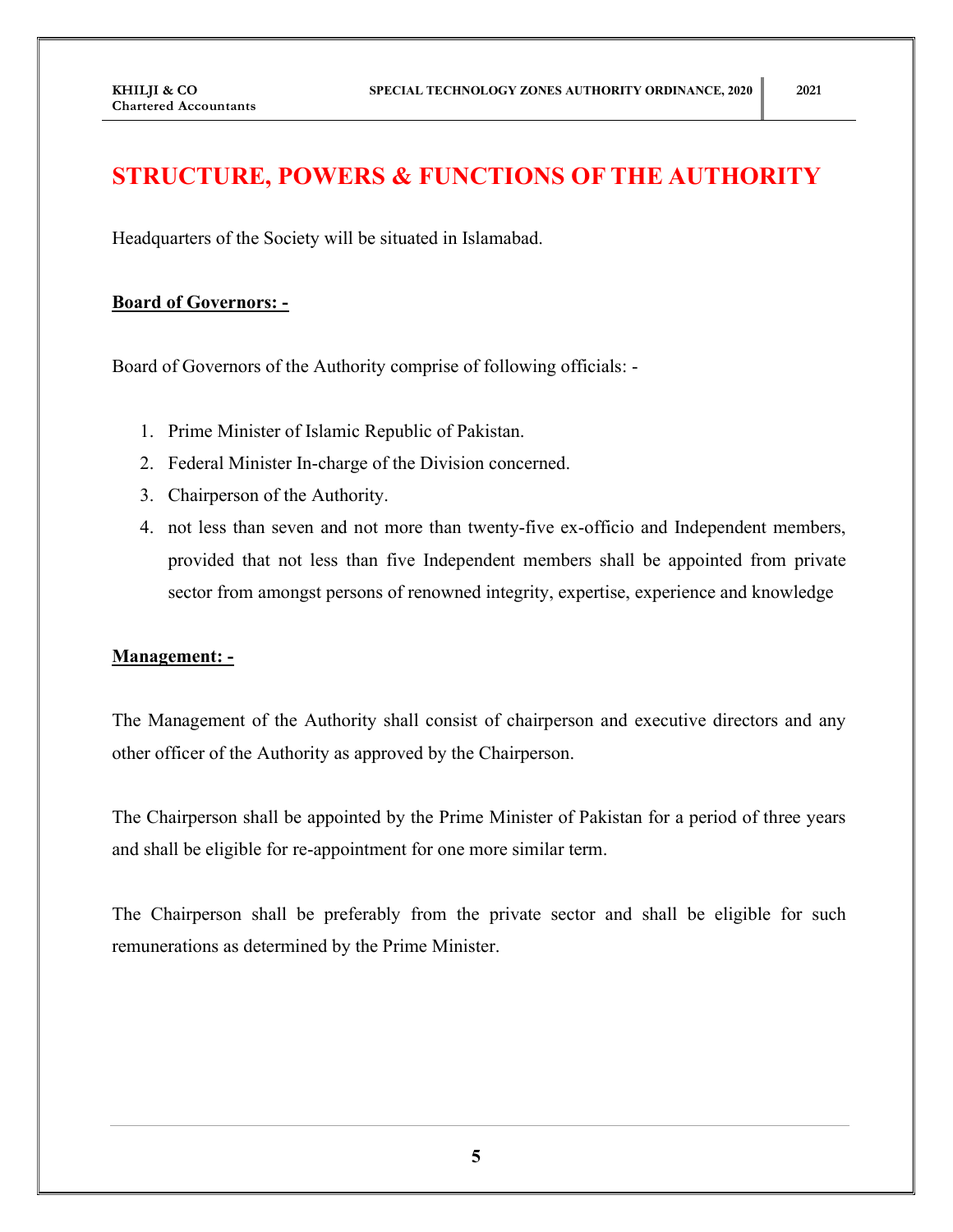#### Functions: -

Authority shall: -

- 1. review national investment policies, laws and regulations that impact Zones and propose any amendments, modifications and relaxations therein to the Federal Government;
- 2. initiate and consider Zone investment proposals and categories for investment which may require specific treatments and interventions and recommend, where appropriate, additional incentives or relaxations of conditions or criteria to the Federal Government for approval;
- 3. be associated in the formulation of all policies that may have an impact on investment in technology sector in Pakistan, including inter-alia, economic, fiscal and trade policies;
- 4. coordinate with Ministries, departments, agencies and Provincial Governments with regard to policies and their implementation having impact on investment in technology sector;
- 5. develop or cause to be developed national special technology Zone strategy, national emerging technologies strategy, and national information and communication technology strategy;
- 6. identify and promote technology sector investment opportunities and their promotion in Pakistan and abroad;
- 7. develop and approve mechanisms and arrangements for management and operations of Zones including one-window facility for provision of all services and utilities, physical infrastructure, logistics infrastructure, human capital development and digital infrastructure for the Zone;
- 8. identify, create and upgrade technological and scientific clusters and industrial support systems within Zones including, but not limited to, inter-alia, research and development centres, skill development centres, training institutes, data centres, universities, hospitals, and other hard and soft infrastructure related to successful execution of Zones;
- 9. attract investment into Zones that include inter-alia foreign direct investments, venture capital funds, public sector investments, public private investments and private funds;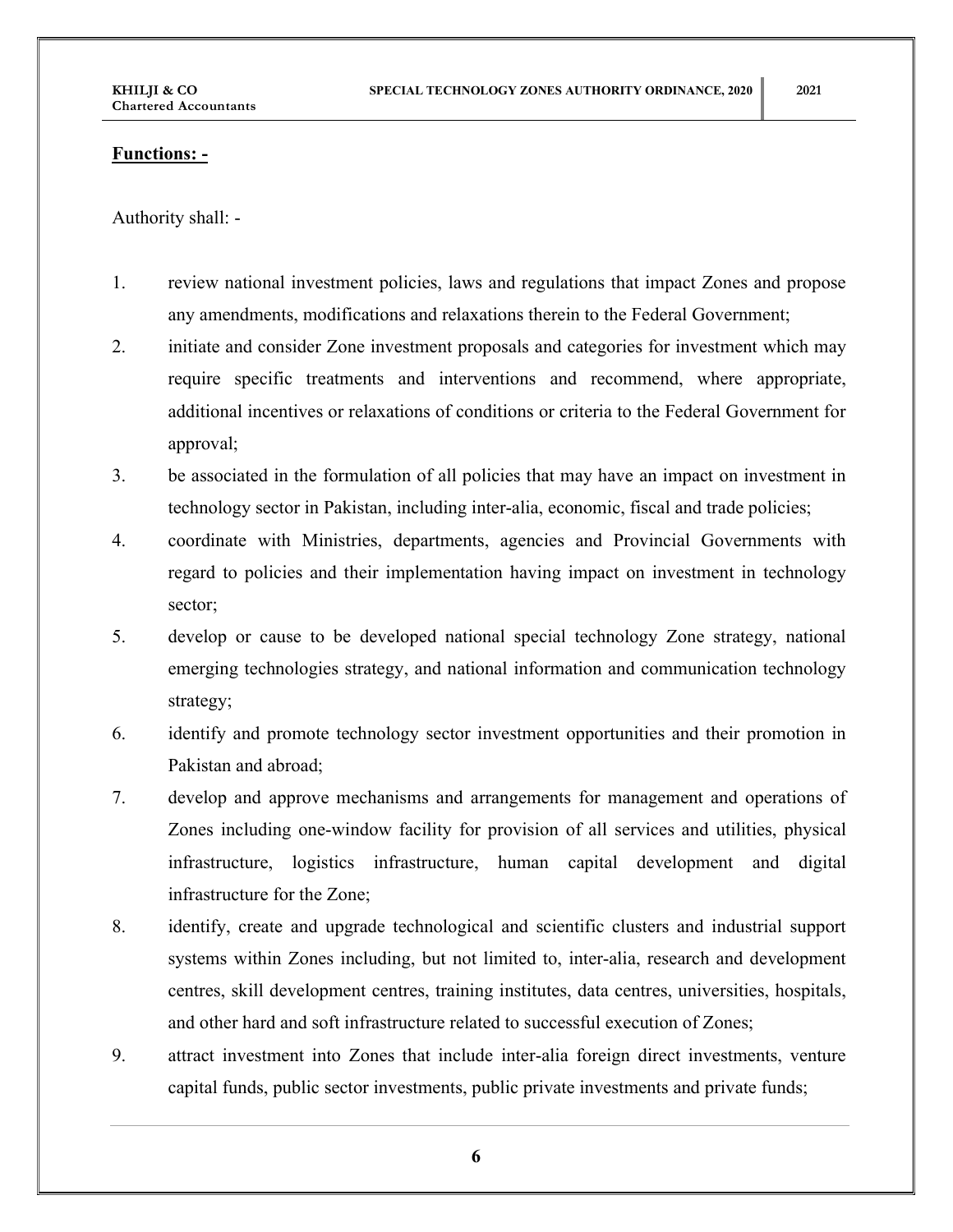- 10. marketing and promotion of Zones by developing a marketing, image building and public relations strategy to generate interest in the potential and opportunities of the Pakistani market and publicize its activities;
- 11. make recommendations to Federal and Provincial government to provide and procure lands for the Zones;
- 12. identification and approval of locations for setting up Zones;
- 13. procure and acquire land or any infrastructure for the Zones;
- 14. appoint commissions, expert bodies and consultants to study various aspects of attracting investments in technology related businesses and improving the investment climate, procedures and other related matters;
- 15. develop studies, feasibility reports, experiments, public-private partnership frameworks, financial vehicles, technical research and surveys related to Zones;
- 16. develop or cause to be developed master plans for Zones and approve them;
- 17. act as one window for investors dealing with other relevant government entities on behalf of these investors;
- 18. issue letters of recommendation or invitation letters, which shall be deemed sufficient for the purpose of issuance of business and work permits or visas by relevant Authority;
- 19. collect, compile, analyse, maintain and distribute Zones related information, from time to time publish analytical reports, trends and insights;
- 20. promote a congenial environment for investment into Zones;
- 21. negotiate and finalize all such acts, deeds, initiatives, agreements for protection and promotion of technology related investments with other countries and represent Pakistan on regional and international level, that may be necessary or expedient for the purpose of successful planning, development, execution, implementation, management and maintenance of Zones;
- 22. liaise with private sector trade bodies and associations for their active participation in promotion of technology related investment;
- 23. approval, issuance and cancellation of licences of Zone enterprises and Zone developers,
- 24. allocation of land, space, lots within Zones developed by the Authority itself;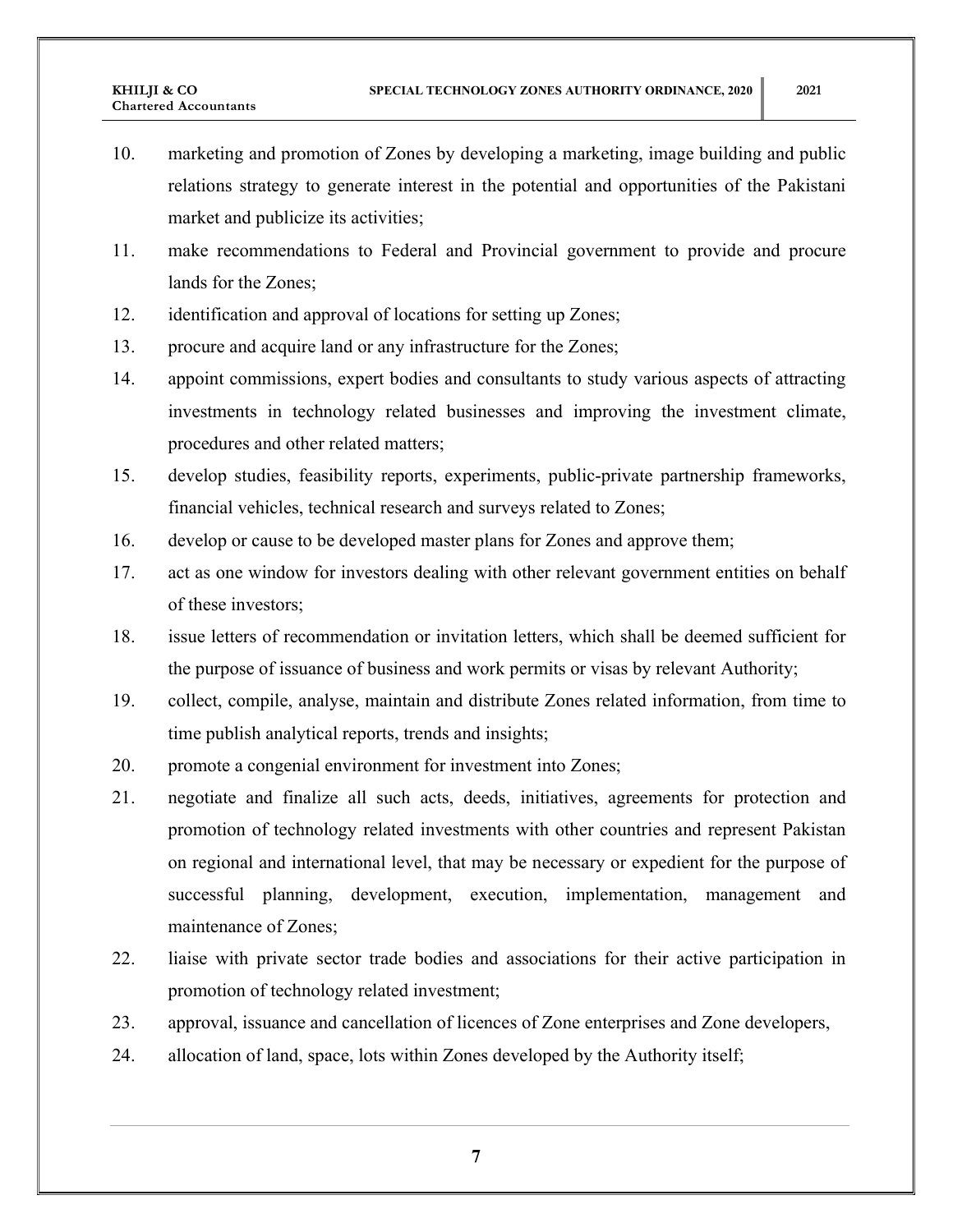.

- 25. from time to time, determine and review the fees and charges for services provided by the Authority;
- 26. perform any other function assigned to it by the Federal Government; and
- 27. the Federal Government may, from time to time, assign more functions and issue guidelines to the Authority.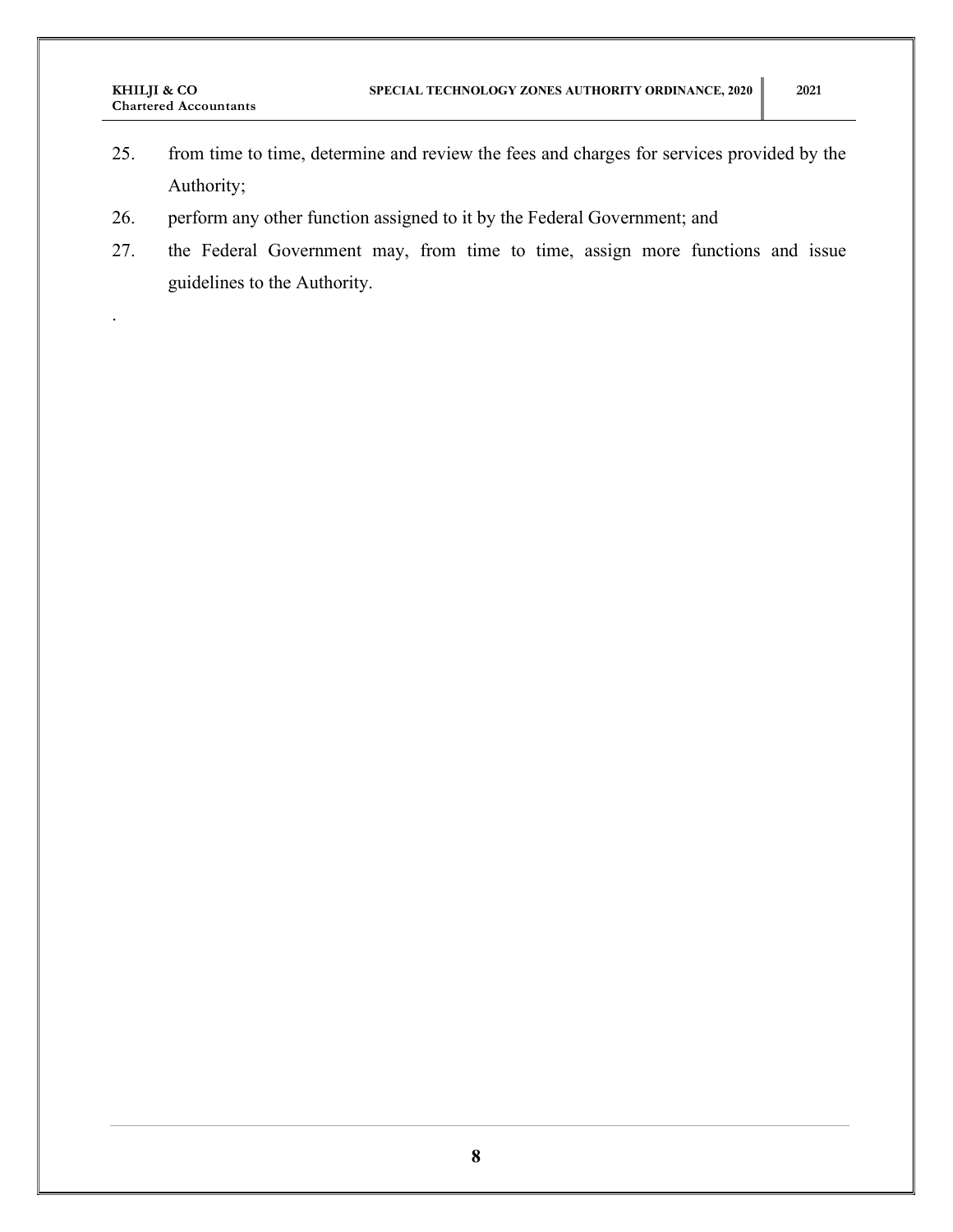### DEFINITIONS

#### Authority

This means Special Technology Zones Authority established under STZA Ordinance.

#### Technology Sector

This means sectors identified, notified and approved by the Authority for the purpose of STZA Ordinance.

#### Zone

This include any defined geographical area notified by the Authority with any such name including, but not limited to special technology Zones, information technology parks, high-tech industrial area, software technology park, hardware technology park, technology export Zones, free technology Zones, science and technology park, information technology Zones, science and technology Zone, R&D Zone, opportunity Zone, innovation Zone, technology development Zone, knowledge parks, smart city, knowledge city, technology incubation Zone or any sector Zone which may require technological intervention such as biotech, chemical technologies, agri-tech, fin tech, robotics, nanotech etc. and other Zones with any combination or combinations of the aforesaid fields.

#### Zone Developers

"Zone Developers" means a public, private or a public-private legal entity, group of companies or consortium notified by the Authority as such;

#### Zone Enterprise

"Zone Enterprise" means any public, private, or public-private legal entity investing, operating, functioning within the Zone and notified as such by the Authority;